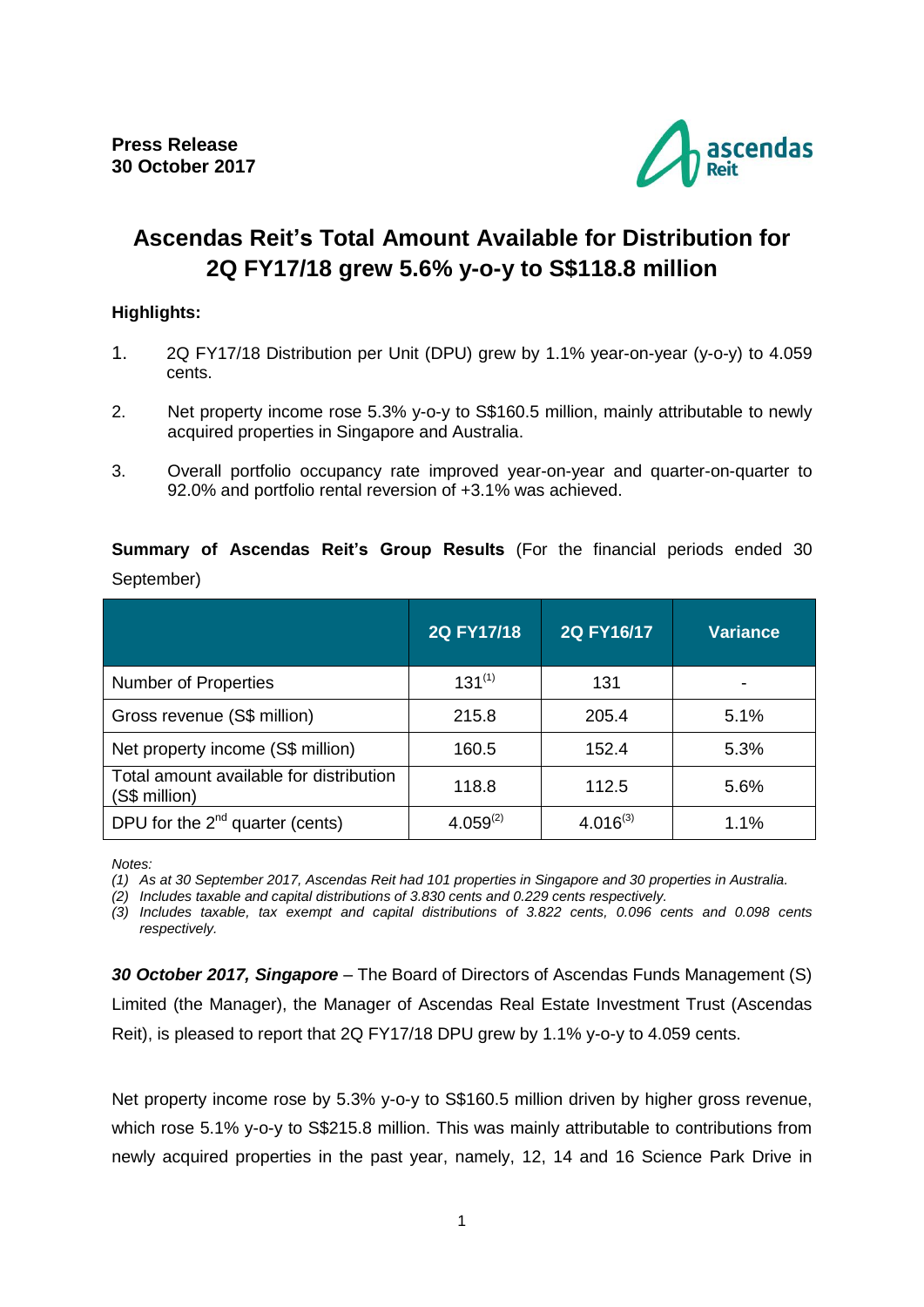

Singapore, 197-201 Coward Street in Sydney and 52 Fox Drive Dandenong South in Melbourne. This was partially offset by the divestment of A-REIT City @Jinqiao.

Mr Manohar Khiatani, non-executive Director on the Board of the Manager said on behalf of the Board, "It was an eventful quarter. Operationally, Ascendas Reit achieved higher portfolio occupancy of 92% and a positive rental reversion of 3.1%. In Australia, further inroads were made with the acquisition of No. 100 Wickham Street, a suburban office property in Brisbane. Although the business environment remains challenging, we will continue to seek opportunities to expand and improve on our performance."

#### **Value-adding Investments**

In September 2017, the Manager completed the acquisition of No. 100 Wickham Street in Queensland Australia for S\$90.3 million<sup>1</sup> (A\$83.8 million). This suburban office property is located in close proximity to the Brisbane Central District, within the vibrant suburb of Fortitude Valley. This property, which is highly-specified in terms of floor loading and power capacity, is fully occupied and its tenants include the State of Queensland (Department of Health) as well as three data centre operators.

Asset enhancement and redevelopment projects, such as upgrading building specifications and maximising plot ratio, are undertaken to enhance the returns of Ascendas Reit's existing portfolio. The asset enhancement work at The Gemini, worth S\$7.6 million, was completed in August 2017. During 2Q FY17/18, the Manager embarked on a new asset enhancement initiative at three high-specifications industrial properties: KA Centre, KA Place and 1 Jalan Kilang for S\$7.8 million. As at 30 September 2017, two asset enhancement projects and one re-development project worth S\$73.7 million were still on-going.

#### **Capital Recycling**

<u>.</u>

During the quarter, two properties located in Singapore were divested in line with the Manager's proactive asset management strategy to redeploy capital and optimise returns for Unitholders. No. 10 Woodlands Link was divested to Sengkang Import & Export Pte Ltd for

<sup>&</sup>lt;sup>1</sup> Based on the announcement on 25 September 2017.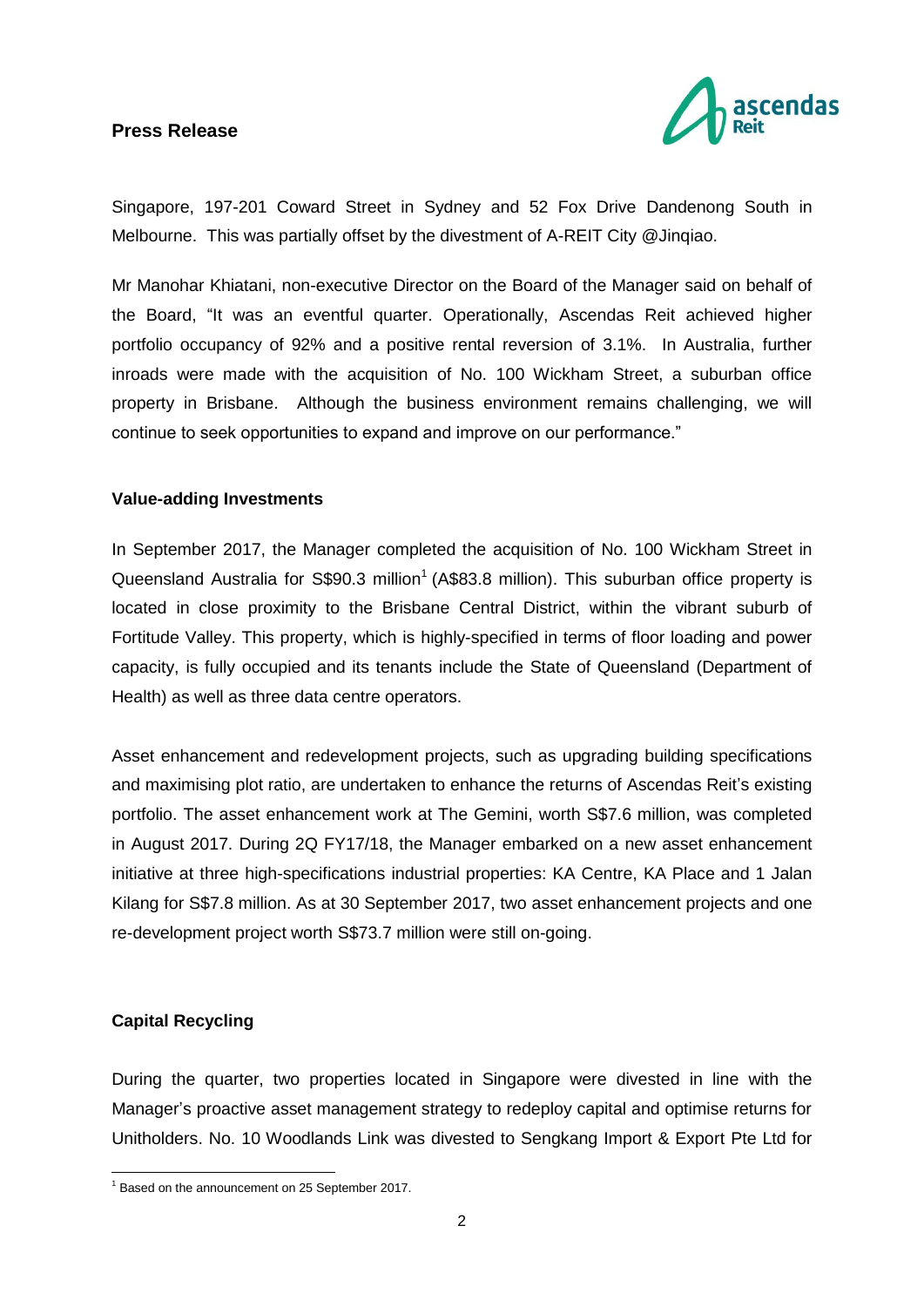

S\$19.3 million and No. 13 International Business Park was divested to Pension Real Estate Singapore Pte Ltd for S\$24.8 million. The aggregated gains on these divestments compared to their initial purchase costs would be approximately S\$11.5 million<sup>2</sup>.

# **A Well Diversified and Resilient Portfolio**

Ascendas Reit has a well-diversified portfolio comprising properties across five industrial sub-segments<sup>3</sup>. As at 30 September 2017, the customer base of about 1,370 tenants is spread over 101 properties in Singapore and 30 properties in Australia. Singapore accounts for 85% of Ascendas Reit's portfolio by asset value while Australia makes up the remaining 15%.

No single property accounts for more than 5.4% of Ascendas Reit's monthly gross revenue. The stability of Ascendas Reit's future performance is underpinned by the diversity and depth of its portfolio.

Ascendas Reit's portfolio comprises 25.1% of single-tenant and 74.9% of multi-tenant properties by property value. The portfolio has a weighted average lease expiry of about 4.2 years.

Overall portfolio occupancy rate improved year-on-year and quarter-on-quarter to 92.0% (30 September 2016: 89.1%, 30 June 2017: 91.6%). The Singapore portfolio occupancy rate improved to 90.1% (as at 30 September 2017) from 89.2% (as at 30 June 2017) mainly due to higher occupancies at LogisTech, 40 Penjuru Lane and 2 Senoko South Road. A slight decline in the Australian portfolio occupancy rate to 98.7% (as at 30 September 2017) from 99.8% (as at 30 June 2017) was due to a non-renewal at 1A & 1B Raffles Glade in Sydney. A new lease has been secured for the space and will commence in 3Q FY17/18.

 2 The accounting gains (difference between net proceeds and book value of the properties) recognised in 2Q FY1718, from these divestments amounted to S\$4.6 million.<br><sup>3</sup> The five moier industrial oub accreate are b

The five major industrial sub-segments are business & science park/suburban office, integrated development, amenities & retail, high-specifications industrial properties/data centres, light industrial properties/flatted factories and logistics & distribution centres.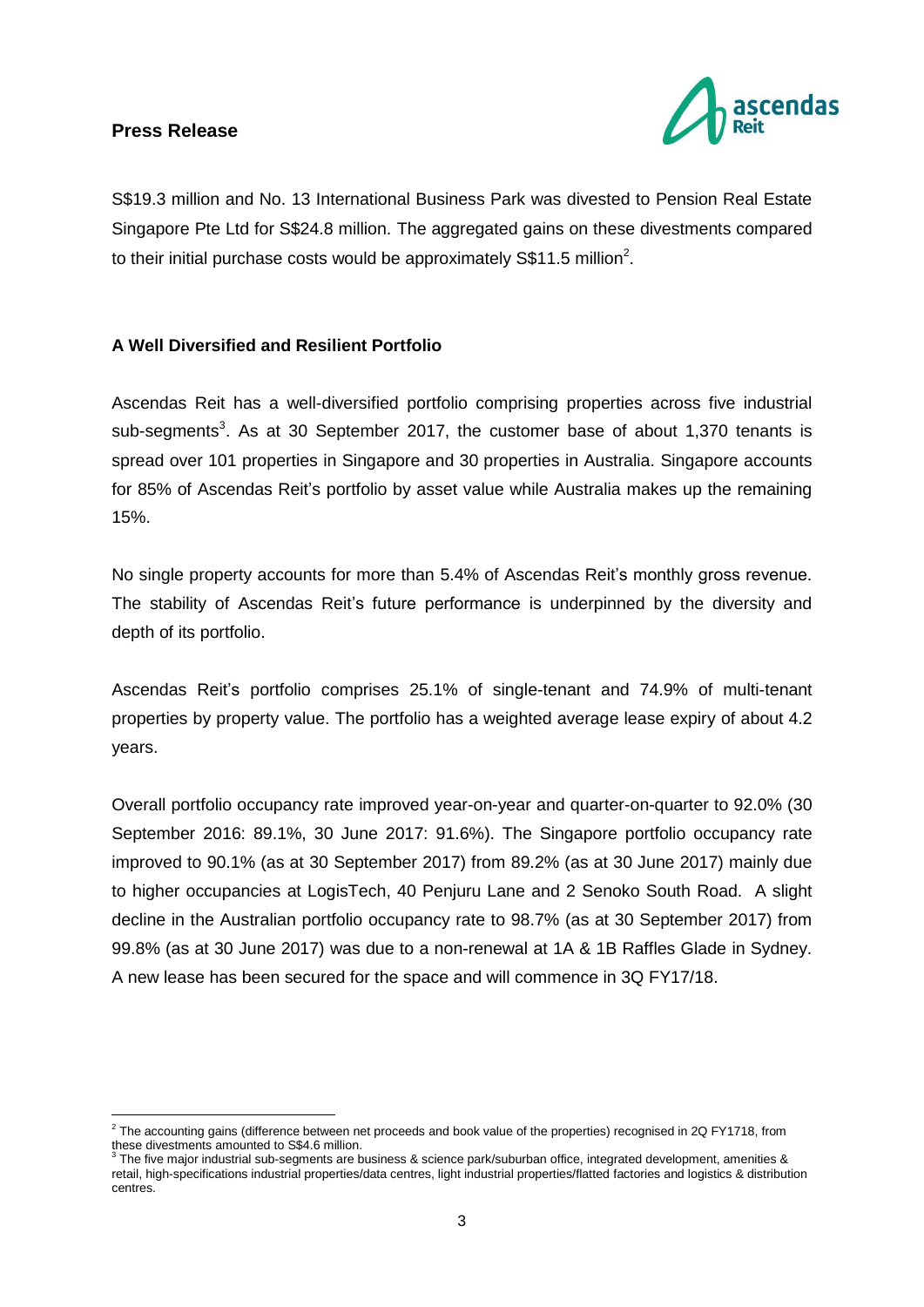

Positive rent reversion<sup>4</sup> of about  $3.1\%$  was achieved for renewed leases in multi-tenant buildings during 2Q FY17/18. There were no leases renewed in Australia during the quarter.

Based on new leases signed during 2Q FY17/18, tenants from the transport and storage sector accounted for the largest proportion of new demand (28.4%) by gross income.

About 8.1% of Ascendas Reit's gross revenue will be due for renewal in the remaining FY17/18. Of these expiring leases, 0.9% are from single-tenant buildings and 7.2% are from multi-tenant buildings. The Manager has been proactively working on the renewal of the leases and marketing the vacant space to maximise returns from its portfolio.

#### **Proactive Capital Management**

As at 30 September 2017, aggregate leverage stood at 33.1% and weighted average all-in cost of borrowing at 2.9%. About 79.3% of Ascendas Reit's borrowings are on fixed rates for an average term of 3.1 years.

The debt maturity profile remains well-spread and weighted average tenure of debt outstanding is 3.3 years.

Ascendas Reit continues to enjoy the A3 credit rating by Moody's.

#### **Outlook for FY17/18**

The Singapore government expects 2017 GDP growth to come in at the upper half of its forecast of 2% to 3%, on the back of the 4.6% year-on-year GDP growth achieved in 3Q 2017 (source: Monetary Authority of Singapore, Ministry of Trade and Industry).

Some economists are optimistic that the world economies are slowly on the way to recovery. However, downside risks from the US's review of the North American Free Trade Agreement (NAFTA), increasing protectionist sentiments by various countries, and continuous discords

<sup>1</sup> <sup>4</sup> Average gross rents over the lease period of the renewed leases divided by the preceding average gross rents (weighted by area renewed). Takes into account renewed leases that were signed in the respective periods.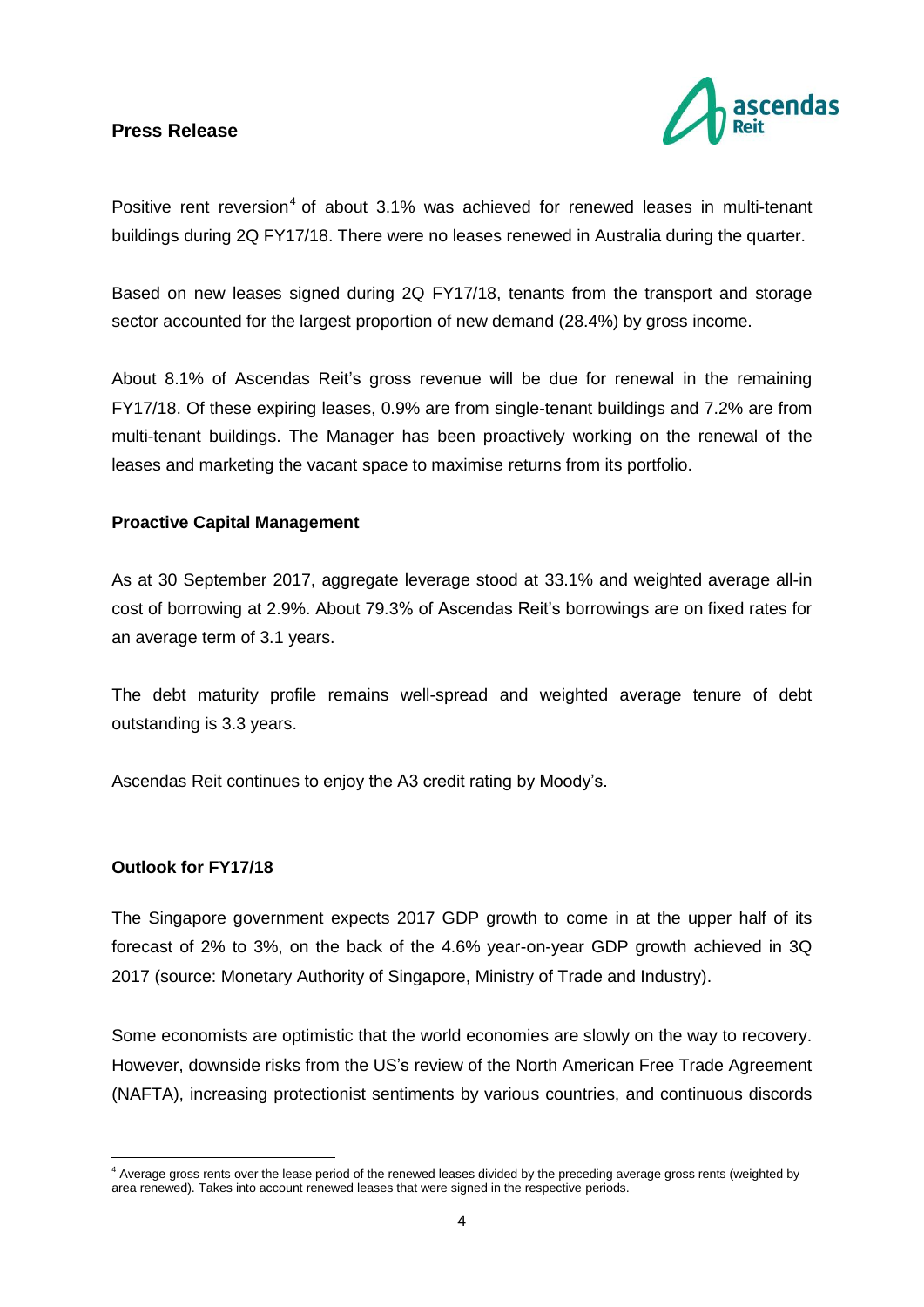

between UK and the EU on the Brexit negotiations may pose a drag on global economic recovery.

In Singapore, companies continue to place a strong focus on improving efficiency and have remained conservative with their business expansion plans. The industrial property sector continues to face headwinds from new supply which has resulted in a higher island-wide vacancy rate of 11.4% as at 30 September 2017 (11.3% as at 30 June 2017). Rental rates and occupancy are expected to remain under pressure.

During the quarter, two properties located in Singapore were divested in line with the Manager's proactive asset management strategy to redeploy capital and optimise returns for total proceeds of S\$44.1m and at about 13.4% above book value. The asset value of the Singapore portfolio stood at S\$8.6 billion as at 30 September 2017.

# **Australia**

Consensus 2017 GDP growth is forecast to be at about 2.3%. The rebalancing of the Australian economy from commodity investment to a broader range of industries (e.g. housing, tourism, agricultural exports and educational services) has been progressing relatively well.

The Australia portfolio continues to be profitable. Ascendas Reit expanded further into the suburban office space with the acquisition of No. 100 Wickham Street. This grew the asset value of the Australia portfolio to S\$1.4 billion.

#### **Conclusion**

Although the outlook of the global economy has improved, uncertainties remain. Ascendas Reit's performance for FY17/18 is expected to remain stable.

- End –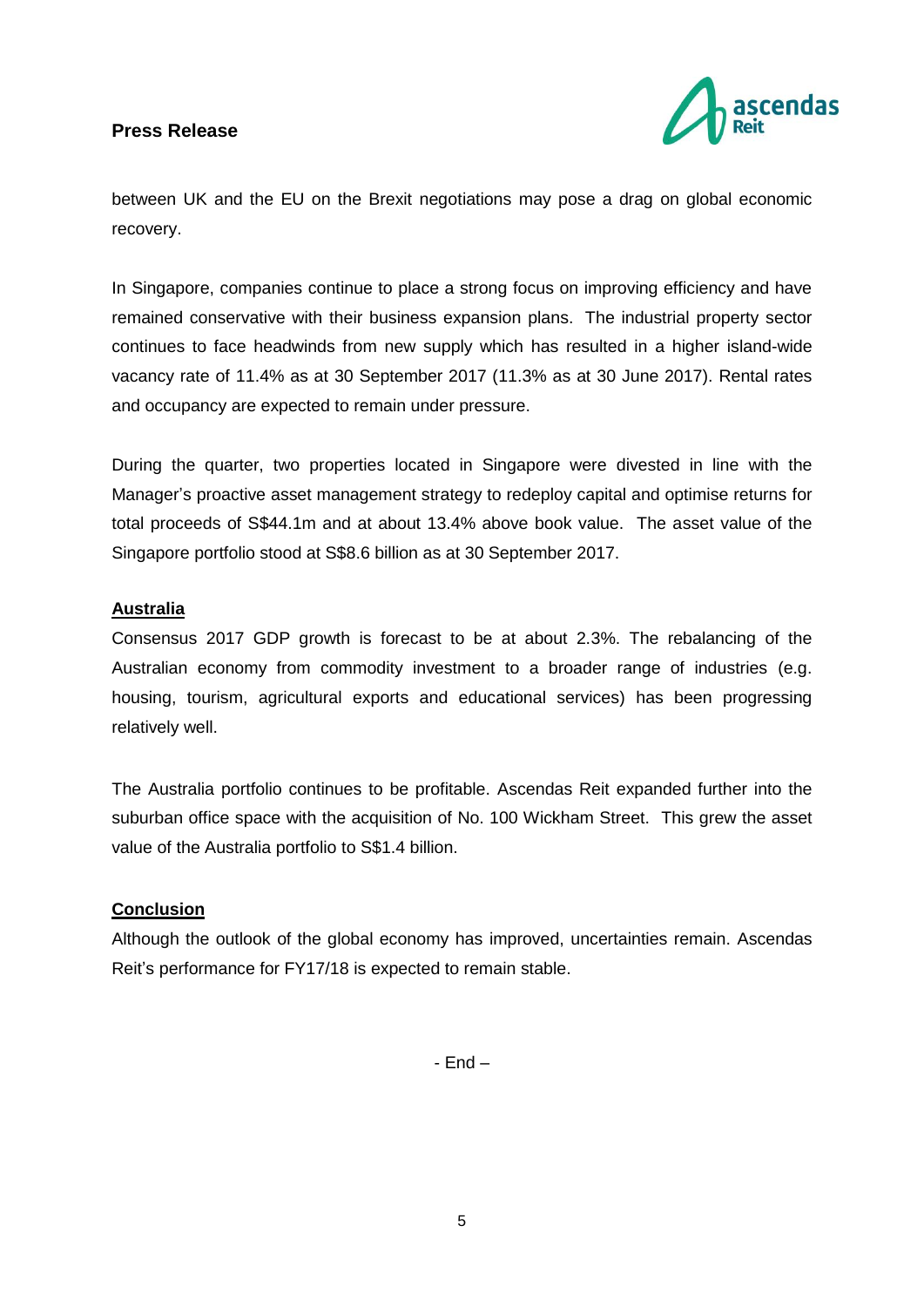

#### **About Ascendas Reit (**[www.ascendas-reit.com](http://www.ascendas-reit.com/)**)**

Ascendas Reit is Singapore's first and largest listed business space and industrial real estate investment trust. As at 30 September 2017, total assets were about S\$10.3 billion, comprising 101 properties in Singapore and 30 properties in Australia. The portfolio includes business and science park/suburban office properties, hi-specs industrial properties, light industrial properties, logistics and distribution centres, integrated development, amenities and retail properties. These properties house a tenant base of around 1,370 international and local companies from a wide range of industries and activities, including research and development, life sciences, information technology, engineering, light manufacturing, logistics service providers, electronics, telecommunications, manufacturing services and back-room office support in service industries. Major tenants include SingTel, DSO National Laboratories, DBS, Citibank, Wesfarmers, JPMorgan, Ceva Logistics and Biomedical Sciences Institutes, to name a few.

Ascendas Reit is listed in several indices. These include the FTSE Straits Times Index, the Morgan Stanley Capital International, Inc (MSCI) Index, the European Public Real Estate Association/National Association of Real Estate Investment Trusts (EPRA/NAREIT) Global Real Estate Index and Global Property Research (GPR) Asia 250. Ascendas Reit has an issuer rating of "A3" by Moody's Investors Service.

Ascendas Reit is managed by Ascendas Funds Management (S) Limited, a wholly-owned subsidiary of the Singapore-based Ascendas-Singbridge Group. Ascendas REIT Australia and its sub-trusts, are managed by Ascendas Funds Management (Australia) Pty Ltd, which is a wholly-owned subsidiary of Ascendas Funds Management (S) Limited.

#### **About Ascendas-Singbridge Group (**[www.ascendas-singbridge.com](http://www.ascendas-singbridge.com/)**)**

Ascendas-Singbridge Group is Asia's leading sustainable urban and business space solutions provider with Assets Under Management exceeding S\$20 billion.

Jointly owned by Temasek Holdings and JTC Corporation through a 51:49 partnership, the Group undertakes urbanisation projects spanning townships, mixed-use developments and undertakes urbanisation projects spanning townships, mixed-use developments and business/industrial parks. Headquartered in Singapore, Ascendas-Singbridge has projects in 28 cities across 9 countries in Asia, including Australia, China, India, Indonesia, Singapore and South Korea.

Ascendas-Singbridge holds commercial, hospitality and industrial assets across Asia Pacific. It has a substantial interest in and also manages three Singapore-listed funds under its subsidiary Ascendas, namely Ascendas Reit (a Straits Times Index component stock), Ascendas India Trust and Ascendas Hospitality Trust. Besides these listed funds, it also manages a series of private real estate funds.

For enquiries, please contact:

Yeow Kit Peng (Ms) Head, Capital Markets & Corporate Development Ascendas Funds Management (S) Ltd Tel: +65 6508 8822 Email: [kitpeng.yeow@ascendas-singbridge.com](mailto:kitpeng.yeow@ascendas-singbridge.com)

Wylyn Liu (Ms) Senior Manager, Investor Relations & **Communications** Ascendas Funds Management (S) Ltd Tel: +65 6508 8840 Email: [wylyn.liu@ascendas-singbridge.com](mailto:wylyn.liu@ascendas-singbridge.com)